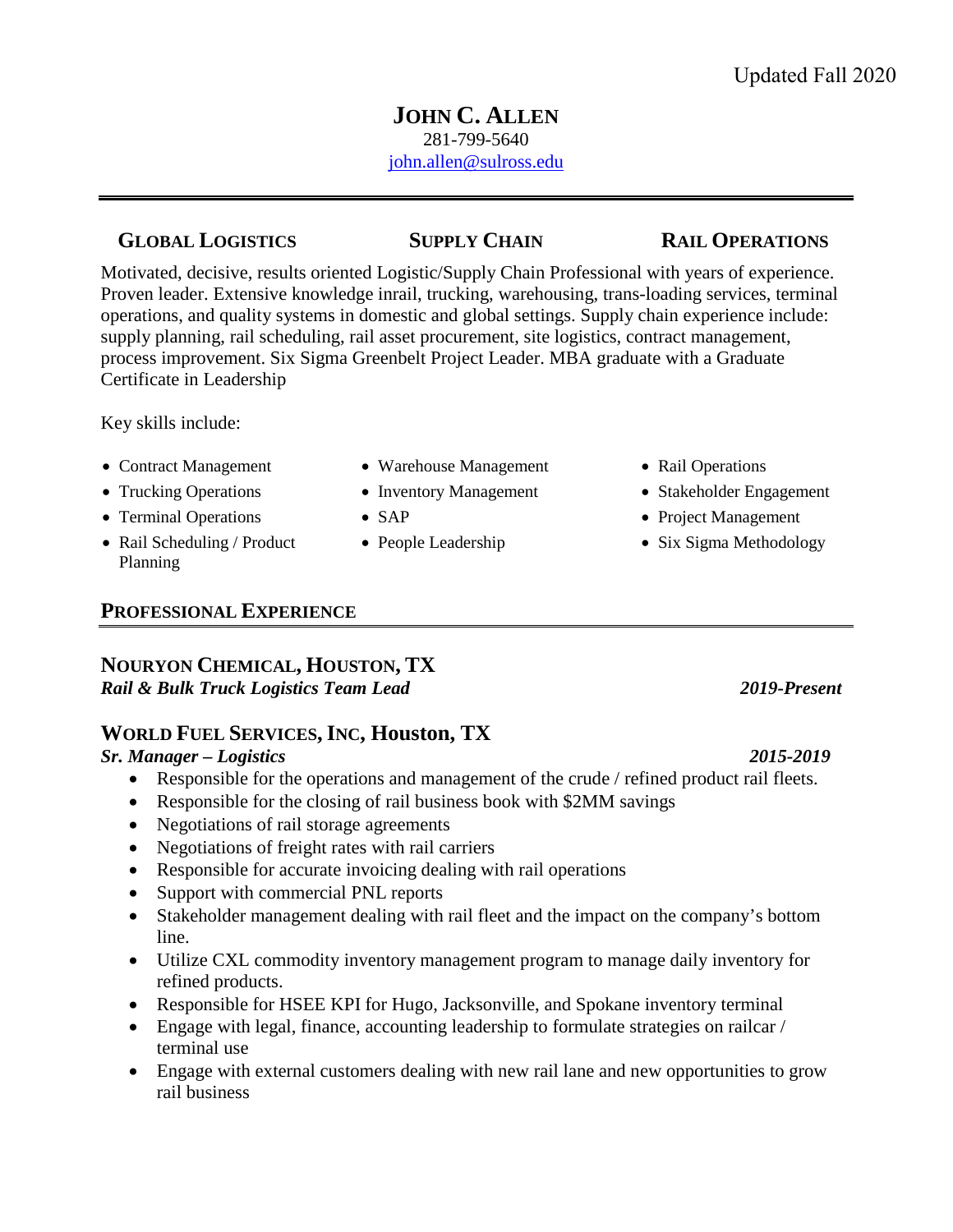# **SHELL CHEMICAL LP, Houston, TX** *2012-2015*

## *Chemical / Ops Rail Contract Manager*

- Contract Management of Class I railroads in US, Canada, and Mexico. This includes supporting all of Shell downstream business with rail transportation activities. Manage a team of 5 transportation and logistics analyst that are responsible for tracking / tracing, diverting, and billing empty and loaded railcars
- Ensure railroads operate and follow HSSE standards and guidelines. -Accident investigations and resolutions.
- Negotiation rail storage agreements.
- Rail freight tender negotiations including direct and rule 11 segments.
- Spot contract negotiations for new rail lanes. Quarterly updates of rail freight rates. Biannual Business Performance Reviews for all Class I railroads.
- Developed KPI's to measure railroads performance.
- Develop routes for rail transportation for direct shipments or Rule 11 segments.
- Lead team continuous initiative for railcar utilization.
- Engage in external customer engagements dealing with new rail facilities.
- Utilize SAP to pay railroad invoices through shipment costing module.

## *Global Logistics Excellence Implementation Manager / 3rd Party Warehouse Manager – Lubricants*

- Provided visible engaging leadership while encouraging employee involvement and people development
- Ensured 3rd Party facilities operate following HSSE standards and guidelines, meets budget objectives, OTIF targets, and inventory accuracy targets.
- Maintained a productive working relationship with other parts of the organization including Human Resources, Legal, Security, HSSE, Customer Service, Planning, and Operational Excellence.
- Owned the relationships and contracts and ensure that service providers perform as per contractual agreement. As Contract Holder, execute the agreed contract management plan for each 3rd Party Warehouse and hold periodic reviews.
- Monitored and drove implementation of all improvement projects and communicate results to key Drove mutual improvements in the partnership and coordinate with the scheduling teams and procurement organization when working with the same service provider.

# **THE DOW CHEMICAL COMPANY, Houston, TX** *2008 – 2012*

## *Supply Chain Improvement Specialist/ Crude Butadiene Planner - USGC*

*Responsible for identifying and implementing improvements by working with cross-functional teams consisting of Commercial, M&E, Finance and Supply Chain. Project activities include focus on improvements primarily through optimization of existing businesses (Olefins, Aromatics, and Feedstocks) either on a regional or global basis. The overall objective is to achieve low cost to serve through improvements in supply chain costs, capital investment, asset utilization, margin improvement and productivity*.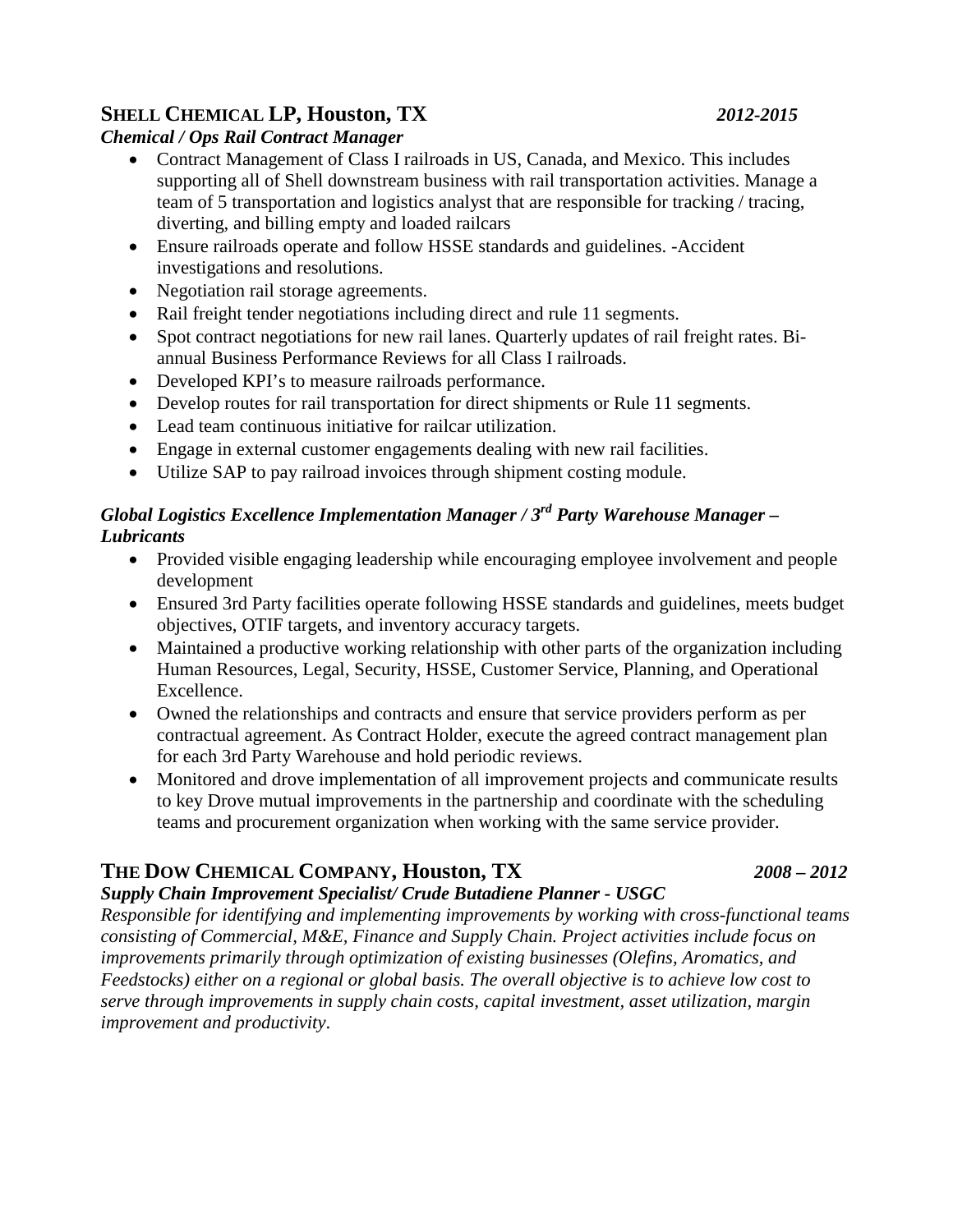## *North American Crude C4 Planner*

*As Crude Butadiene Planner responsible for leading planning activities for Crude C4 supporting the Hydrocarbons business in North America. This included planning the crude butadiene shipments at a tactical level, optimizing freight and logistical costs and leading the supply chain improvement efforts. Routinely communicated and interacted with the Commercial Manager, NAA Production Plants, Logistics Suppliers, Co-Products and Suppliers. Also responsible for day to day inventory management of crude butadiene of all North America assets*

- Realized \$800M in EBIT savings, by reducing LHC plant co-cracking incidents by 85% in 12 month period by decreasing railcar turnarounds through utilization of polyurethane Six Sigma Greenbelt processes.
- Realized 1.50MM in EBIT savings, by eliminating redundancy in the process of Crude C4 Monomer month in closing. Developed a streamlined process to coordinate commercial activities to coincide with supply chain activities.

## *Site Logistics Engineer/Specialist– Polyurethanes*

*Key team member and lead of 8 teams including Improvement Team, EH&S Team, Process Safety Network, Quality Team and LPP Focal Point. Technical/Process subject matter expert for Polyurethanes/Glycol Site Logistics. Perform in process root cause of failure investigations and analysis. Process Safety and Loss Prevention Principle focal point.* 

- Realized \$1MM per vessel savings, reduced quality mistakes (QM) by 12% in 12 month period through utilization of polyurethaneSix Sigma Greenbelt processes.
- Focal point for initiative that completed and implemented Supply Chain Loss Prevention Principals ensuring environmental health and safety in 5 production plants.
- Conducted root cause investigations that lead to implementation of MET for supply chainpreventing further damage to supply chains assets, avoiding \$250K per unitin future damages.

# **PEPSI BOTTLING GROUP, Phoenix, AZ/Mesquite, TX** *2007-2008*

## *Production/Sanitation Supervisor*

*As a production supervisor managed 35employees in a production setting with a production capacity of 30M unit volume. Developed operating plans, oversaw and assured facility equipment reliability. Managed ~\$3.5M budget*

- Increased efficiency of bottle line from 71% to 85% within 8 monthsthrough process improvements.
- Achieved all performance metrics.
- Consistently ensured compliance with all Health & Safety Regulations.
- Conducted cost/benefit analysis that led to implementation of new blow mold/water line that lowered cost of raw materials and shipping by 20%.